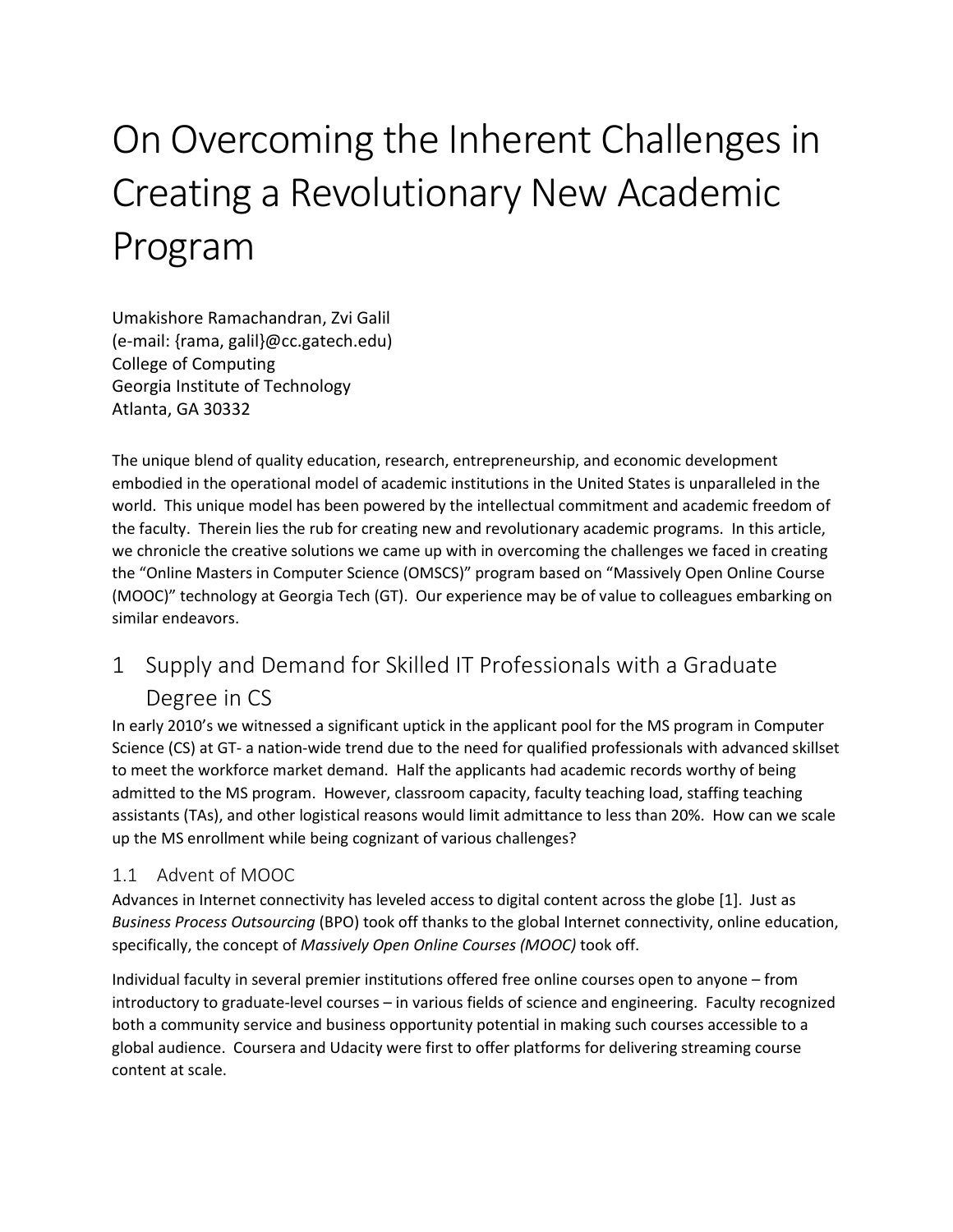Enrollments exceeded 100K globally in popular courses, especially in CS (such as Machine Learning). Yet the single digit percentage completion rate for most courses implied some difficulties [\[2\]](#page-15-1). To reduce attrition, the MOOC model needs to reach a target audience both motivated and academically prepared, and provide widely acceptable credentials upon completion.

# 2 The Vision to Use MOOC to Bridge the Supply-Demand Gap of Skilled IT Professionals

The College of Computing (CoC) at GT saw an opportunity in using the MOOC model for closing the supply-demand gap for skilled professionals. CoC envisioned a quality CS graduate program enrolling thousands of students from the United States and beyond, with minimal disruption to their everyday lives, and at a fraction of the tuition paid to on-campus programs. The partnership of CoC and Udacity, began in 2012, was based on this vision.

Beyond the challenges within the CoC associated with the creation of the program, there were layers of institutional administration that needed convincing of the academic and economic viability of the program [\[3\]](#page-15-2). The present article is focused on the pedagogical challenges associated with creating this program.

# 3 From Vision to Implementation

Vision is one thing; implementation is an entirely different thing especially for revolutionary ideas in an academic setting.

Creating a blueprint for the program, crossing the "t's" and dotting the "i's", while keeping the faculty in the loop is the first hurdle. The second hurdle is proselytizing the benefits of such a program to fellow faculty and convincing them that such a program will help them reduce their workload in the long run if they choose to participate in the program once it is in place. We discuss these challenges and our solution approach in Section [3.1.](#page-1-0)

While MOOC platforms (such as Coursera and Udacity back in 2012, and EdX soon after) make it possible to disseminate course content worldwide, admitting students at scale, and credentialing and assessing student performance with the same rigor and expectations of on-campus programs requires some serious thought. These challenges and our solutions to overcome the challenges are discussed in Sections [3.2](#page-4-0) an[d 3.3.](#page-5-0)

Additional challenges include making the program affordable (Section [3.4\)](#page-7-0), contingency plans if the program needs to be closed for any reason (Section [3.5\)](#page-7-1), and timely course production (Section [3.6\)](#page-8-0).

The rest of this section identifies the challenges and the solutions the faculty and the administration of the CoC came up with in a short amount of time (roughly 8 months) to enable a launch of this program in January 2014.

# <span id="page-1-0"></span>3.1 Challenge I: Faculty Buy-in

Academic programs are created by faculty not by decree of the administration. The first and foremost challenge is anticipating and addressing the justifiable concerns the faculty may have including ensuring that the reputation of the institute is not sullied in any way, and transparency in the expectations of the administration.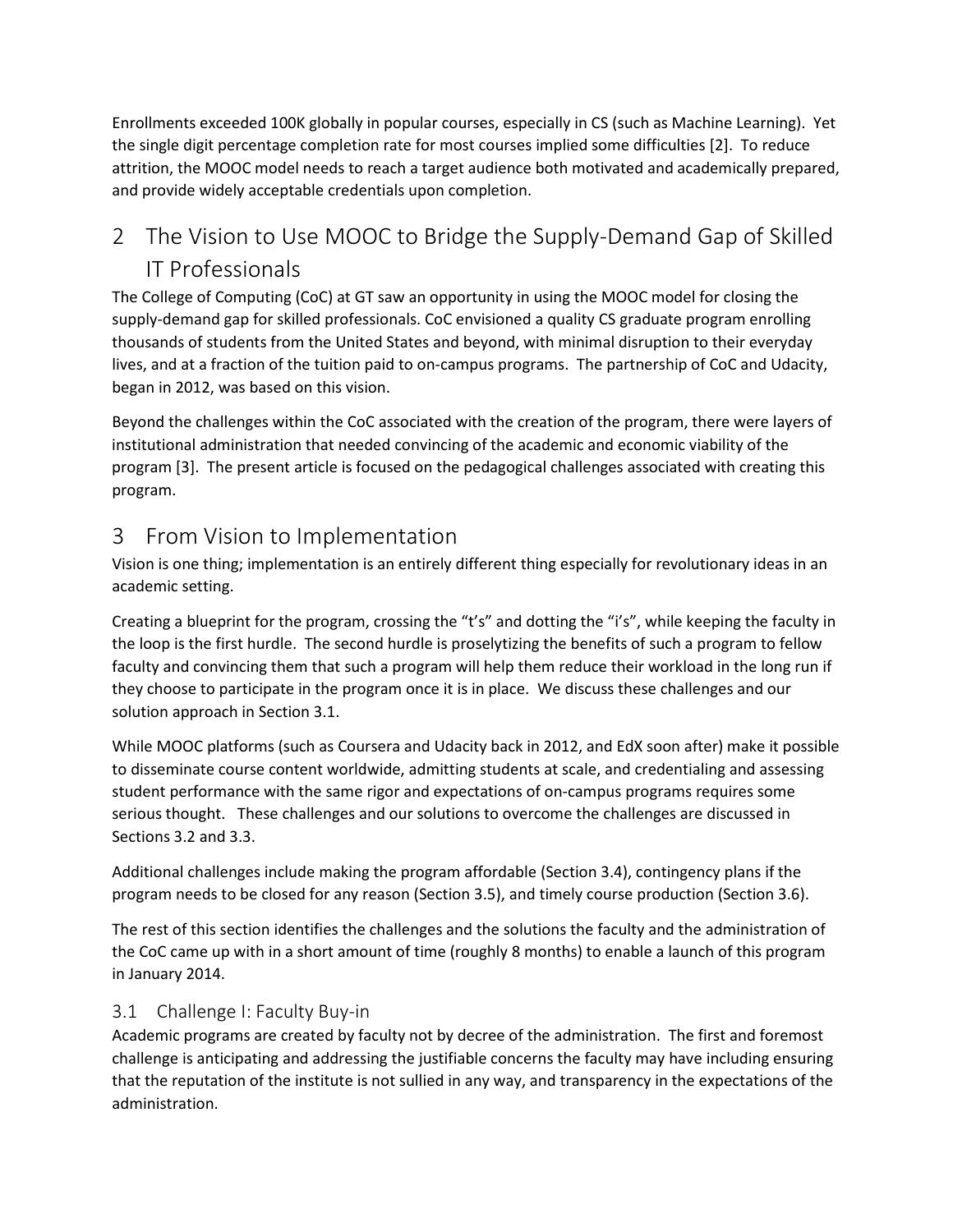The right way to create a successful academic program is to float an idea and let the faculty debate on the pros and cons. In the end, faculty should take ownership of the program to feel a commitment to its successful launch and sustenance in the long run.

## 3.1.1 Creating an Environment for Free Exchange of Ideas and Concerns

In the Fall of 2012, a committee of faculty was constituted to study the pros and cons. The committee, which by design had no administrators on it, consisted of Tucker Balch, Frank Dellaert, Nick Feamster, Jim Foley, Ayanna Howard, Guy Lebanon, Alex Orso, Kishore Ramachandran (chair), Patrick Traynor, Rich Vuduc, and Bob Waters. The charge to the committee was first and foremost to set the table for free and open exchange of ideas with the entire faculty both for and against undertaking such an academic program. Included in the committee were student representatives to get their perspectives. The committee meetings were open to the faculty to participate if their schedules permitted.

The atmosphere in the committee was almost akin to drawing up an action plan for a technology startup. A SWOT ("strength" "weakness" "opportunities" and "threats") analysis was conducted and presented to the faculty in early fall 2012. Through a series of intense biweekly townhall meetings conducted through the fall, several thorny issues were ironed out ranging from incentivizing faculty for participating in the program, admission requirements, credentialing students, computational requirements, contingency planning for students enrolled in the program, etc. Additionally, we also worried about the demographic mix that would benefit from the program, and how we could increase access to the program for a diverse mix of students. Through the next semester of active planning and engaging the faculty, the official plan was presented to the faculty for vote in March 2013. Since the faculty was engaged in the whole process from the very beginning, a formal vote by the faculty resulted in more than 75% of the faculty voting to approve the program.

We discuss the specific steps that were taken in the proposal to address the challenges relating to faculty buy-in for the program.

#### 3.1.2 Incentivizing Faculty Participation

Academic freedom is the cornerstone of American institutions of higher learning. Indeed, faculty members are entrepreneurs in their own right. They dream up research ideas, seek external funding, make intellectual connections within and across institutions, make curricular advances in their sphere of influence, etc. Consequently, they have different pulls and pressures on their time to meet their own personal aspirations and fulfill their professional commitment to the institutions they serve. Professors at GT are no different.

Therefore, from the very start the committee decided that participation in the new program should be optional. That is, there will be no administration mandated increase in the workload of the faculty. Participation of the faculty in the program both for the creation, delivery, and long-term sustenance was to be entirely on an opt-in basis.

But this also created an interesting dilemma. For the creation of the program, we needed a significant fraction of the faculty to produce the courses to provide a healthy set of options for the students. Now, how do we motivate the faculty to opt-in?

Fortunately, we had some prior experience in this regard. Back in 2007, we won a 4-year contract with the South Korean government to offer an MS program in embedded software (partly streamed from GT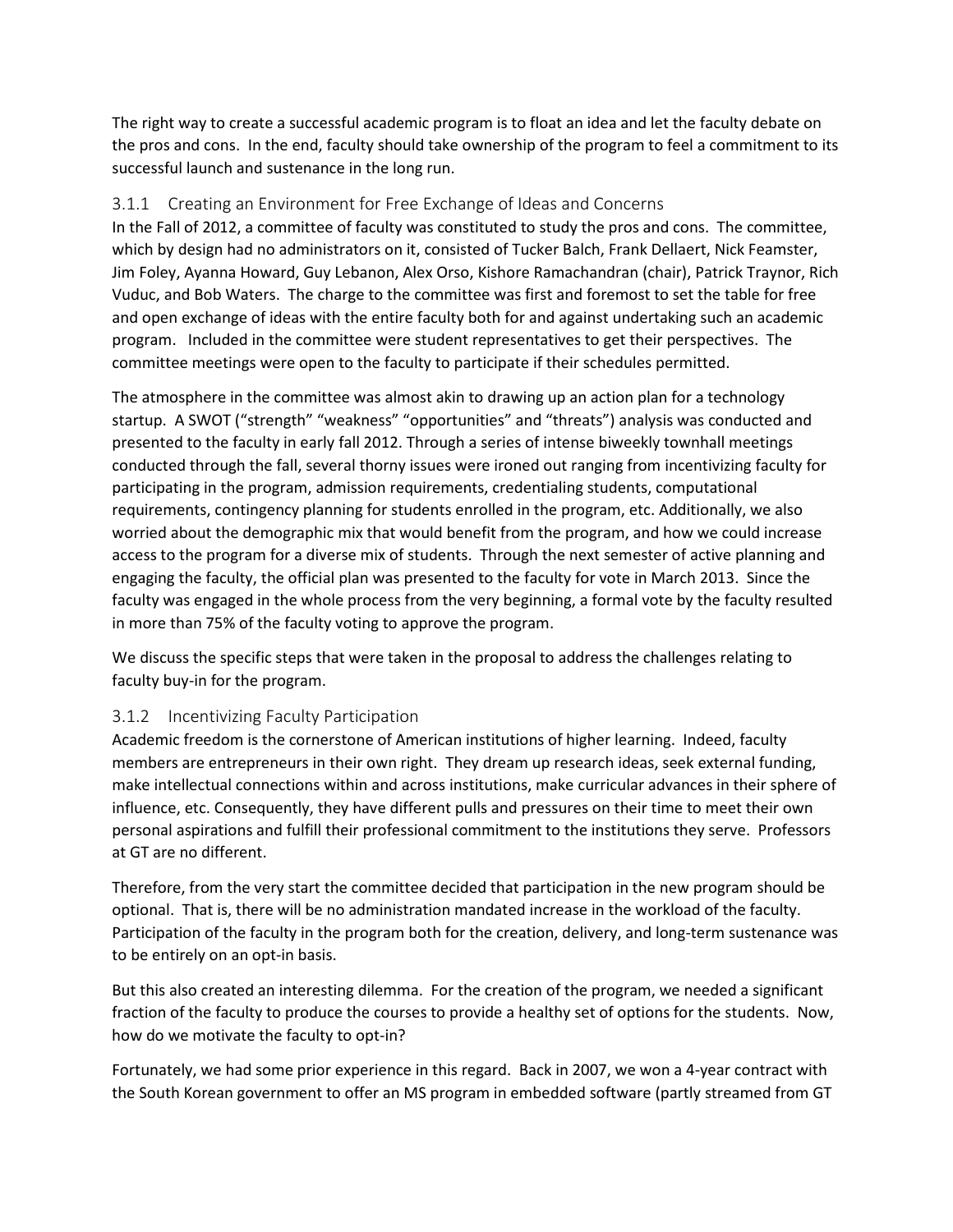and partly by GT faculty teaching in person at partnering Korea University in Seoul). To incentivize faculty to take part in the program (which was outside their normal workload), we were able to offer "extra compensation" that was beyond their normal academic salary.

The committee devised a similar incentive plan for compensating faculty to develop the video course content for the MOOC-based OMS CS program. The committee pitched it to the faculty that the video production was akin to a "book writing" contract for which the faculty would receive a onetime compensation of \$30K for producing the course. Akin to a book writing project, GT being the "publisher" of the video owns the copyright for the video. Every time the course video is used subsequently, the faculty member would receive a "royalty" of \$2500 for use of the course video content<sup>1</sup>. The faculty member who developed the course is expected to be instructor on record the first time the course is offered. Subsequent offerings of the course could be by any faculty qualified to teach the material. It is usually the case that the course developer would continue to be the instructor on record in subsequent semesters as well.

A third compensation scheme is for the instructor on record every time the course is offered. The faculty member who runs the course during a semester gets extra compensation of \$10K for "administering the course". The courses were to be run asynchronously with the expectation that the students will watch the recorded video lectures. The faculty member who runs the course is responsible for administering the exams, projects, interacting with students on public forums, and assessing their course performance. We deemed this workload to be at most 8 hours a week (roughly equivalent to 1-day a week outside consulting opportunity that is available to any faculty member at GT). It is on this basis that we arrived at the compensation model for running the course.

Through the townhall meeting, the extra compensation idea was socialized with the faculty. It received a positive reception. More importantly, the faculty saw that there was another unplanned pleasant consequence for them in producing the video lectures of their course content. Minimally, it would liberate them from finding substitute help for covering the course material when they were on travel when the same course was offered on campus. More adventurous faculty saw an opportunity to flip the classroom...the scheduled teaching time could be used for enriched discussion by having the students preview the video lectures ahead of time.

# 3.1.3 Getting the Nod from the Faculty and Upper Administration

In March of 2013, the faculty voted to approve the program.

That was the first step. Next, we had to get the upper levels of the GT administration to approve the program. Every university may have their own internal processes for approval. The specific steps we had to take for approval may not apply exactly to other institutions. Yet, for the sake of completeness we mention our internal process, which may be of value to the readers.

This program was the first in the history of GT wherein all the courses to satisfy a degree requirement were to be offered in distance format. Back in 2007, we had secured the approval of the GT administration for the creation of the joint GT-Korea University MS program in Embedded Software that we alluded to earlier, in which 50% of the courses were taught in distance format. We were able to ride

<span id="page-3-0"></span><sup>&</sup>lt;sup>1</sup> Even if the faculty member were to leave GT, they would continue to receive the royalty payment every time the course is offered in the program.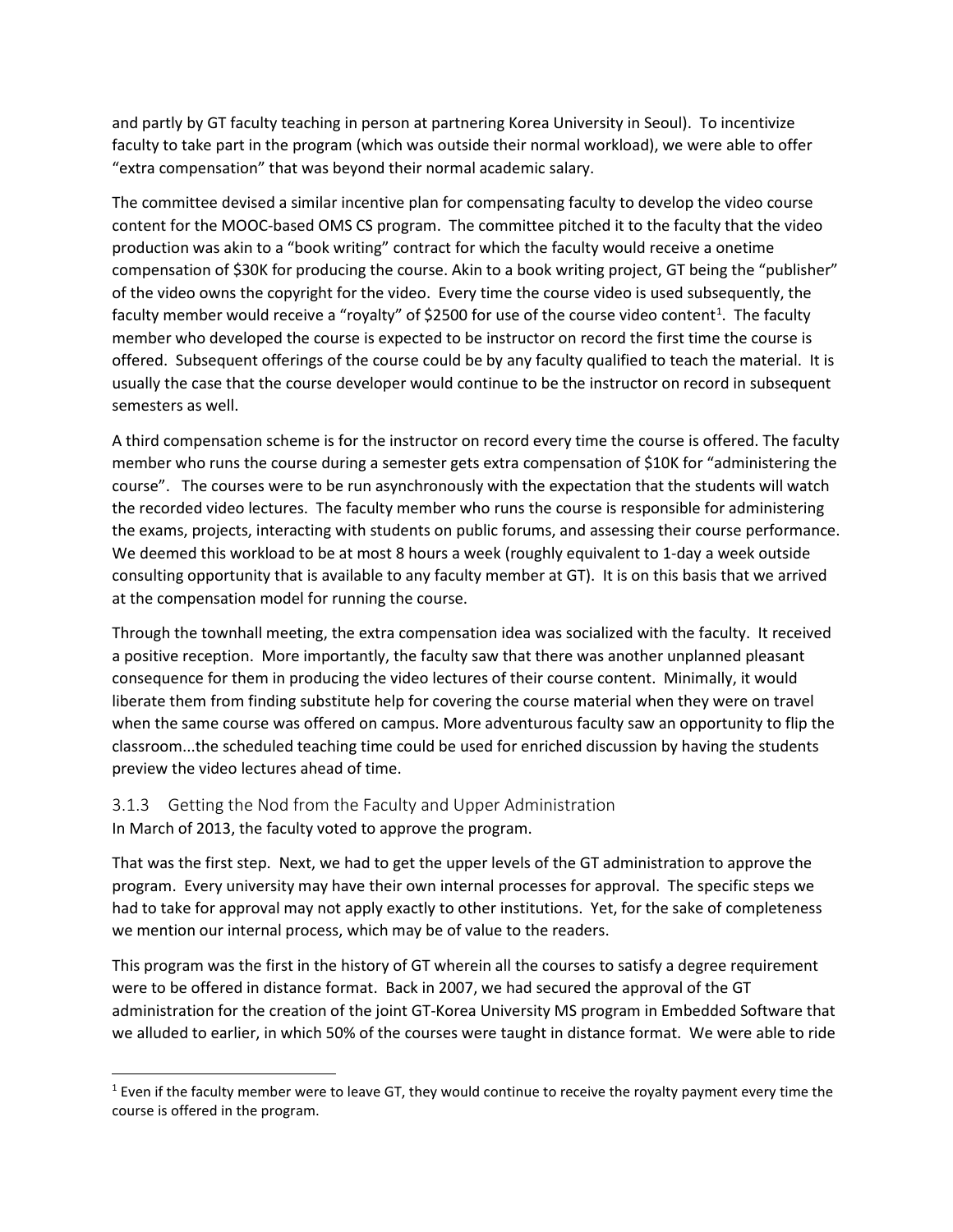on that experience to secure the nod from the upper administration of GT for the creation of the new program. Subsequently, the GT administration took the program to the Board of Regents of the University System of Georgia and secured its approval.

# <span id="page-4-0"></span>3.2 Challenge II: Creating an Online Education Program at Scale

The aspirational goal of the program was to offer a MOOC-based MS degree *at scale* with the same rigor, rights, and privileges as the on campus Master's program in CS at a fraction of the cost. This aspirational goal raised a number of thorny issues the committee had to iron out.

# 3.2.1 Admission Criteria

What should be the admission criteria? The committee decided that the goal should be to make the program accessible to knowledge seekers primarily in the United States but inclusively to anyone anywhere in the world so long as they meet acceptable academic standards. The minimum requirement was deemed to be an undergraduate college degree, not necessarily in CS. Beyond that, how do you judge if a student has adequate preparation to be in the program? It became clear that traditional admission criteria such as GRE and letters of reference may not work to implement admissions at scale. The committee came up with a novel admission criterion for the steady state. Let an aspiring student sign up to take two of the MOOC-based courses developed for the program (paying for them). The students (treated like any other student in the program) must do well in them to prove that they belong in the program. If they do so, they get admitted into the program and the courses they took will also count towards their degree.

# 3.2.2 Credentialing Students and Proctoring Exams

Administering programming assignments and projects for a graduate degree in CS through a learning management system is quite natural since student submissions are done online even for on campus offerings. Exams are a different matter. Potentially students could be enrolled in the program from anywhere in the world. We could not mandate a fixed time for everyone to take the exams. Also, credentialing the students and remote proctoring are important challenges that could threaten the integrity of the program. One possibility is establishing satellite centers where students could take the exams with on-site physical proctoring. Unfortunately, such a solution does not scale and would make the program prohibitively expensive which is at odds with the high-level goal we set for ourselves. Fortunately, thanks to advances in computer vision, camera-based remote proctoring obviating the need for manual vigilance of the camera streams was gaining traction and startups were offering such services [\[4\]](#page-15-3) and we could work out the details of administering remote exam at scale using such a platform. The specific platform which we decided to use for this purpose, proctortrack  $[4]^2$  $[4]^2$  $[4]^2$ , allowed the creation of the exams, timed-test taking, and video-based proctoring of the exams to ensure the integrity of the test taking. We will elaborate on how this platform meets our needs in Section [4.](#page-9-0)

# 3.2.3 Flexibility for Knowledge Seekers

The expectation is that this program would be attractive to knowledge seekers who are at a different stage in their lives. Specifically, the program would appeal to students who are already in the workforce and see this as an opportunity to enhance their skillset without a major disruption in their lives. Life happens. Students may stop and start in the program and may take longer to finish the degree requirements juggling their day job and the course work. We built in flexibility for students to drop a

<span id="page-4-1"></span><sup>&</sup>lt;sup>2</sup> Recently we have switched to a different proctoring system called Honorlock for administrative reasons.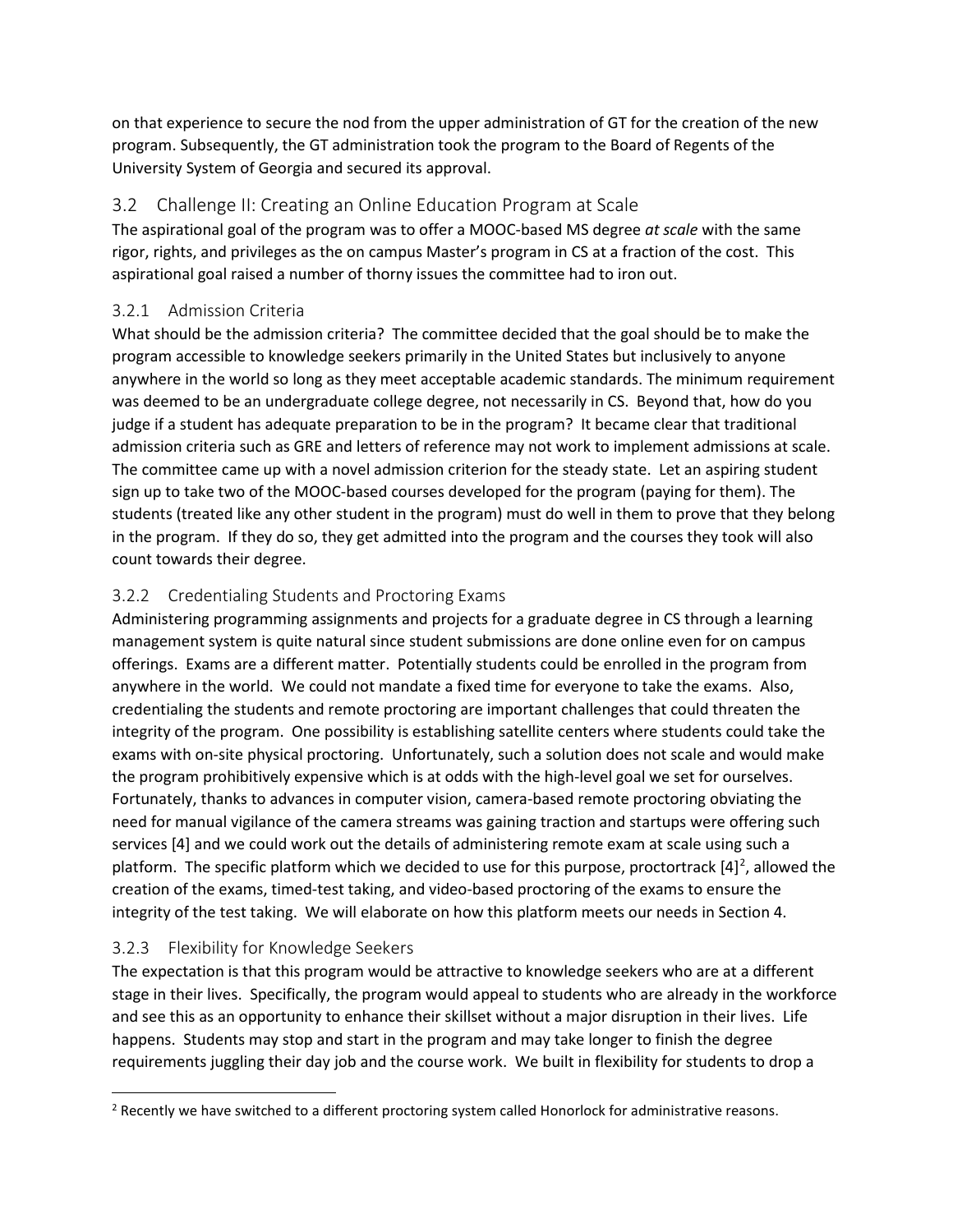course without affecting their GPA, and/or withdraw from all courses in a semester without any repercussion on their transcripts.

# <span id="page-5-0"></span>3.3 Challenge III: Aligning the Online and On-campus Offerings

One of the guiding principles in developing the program was ensuring that the online program would have the same rigor and expectations as on campus courses. In this sense, except for the delivery format, the learning outcomes for every course had to be the same as its on-campus counterpart.

# 3.3.1 Maintaining Rigor and Meeting Expectations

Students who sign up for the program could come from varied backgrounds. They may not even have an undergraduate degree in CS. How do we ensure that they can succeed in the program? This is precisely the reason for the admission criterion we used which was based not on their background but on their ability to do well in a couple of foundational courses before they are admitted formally into the program. It served as a sieve for a knowledge-seeker to self-assess their preparedness for succeeding in the program.

To put this challenge in the proper perspective, a misalignment of course expectations and student preparedness happens in the on-campus graduate programs as well. The usual remedy is to direct the students to either audit or take an undergraduate course as remedial work to get prepared for the graduate course. Unfortunately, this mechanism is not available for the online students since the undergraduate courses are not available for them in online format. Instead, for every graduate course we fully disclose the assumed knowledge units and skillsets (in terms of programming, mathematical, and other proficiencies) so that there are no surprises for a student taking a graduate course. We point to online resources (e.g., both at GT, and publicly available MOOC courses) that the students may be able to use to equip themselves to prepare for any given graduate course. We also have been creating and offering introductory courses to aid potential students acquire the needed background. For example, we already have created an introductory operating systems course to prepare the students for the more rigorous graduate level operating systems course; and three undergraduate programming courses.

A natural question that arises is the disparity in the educational experience of online students compared to on-campus students. On-campus students do have the advantage of in-person interaction with the faculty. However, it is a fact that with class sizes of over 75, the interaction potential diminishes rapidly beyond the first few rows of the classroom. In fact, on many campuses, in popular entry-level courses (e.g., machine learning), it is not uncommon for students to be seated in overflow areas watching the lecture on overhead screens since the class size (> 100) far exceeds the classroom capacity. Of course, students on campus have the opportunity to visit the professors during office hours and establish a rapport which is not possible for the online students. Nevertheless, enterprising online students find a way to establish a personal relationship with professors as evidenced by the fact that many online students follow a course that they like with independent study with the professors. On the other side, it is also worth mentioning that only a small fraction of on-campus students establishes personal rapport with the faculty.

# 3.3.2 Computational Resources for Programming Projects

One would be tempted to think that provisioning computational resources globally to carry out the CS projects in the courses should not pose any serious challenges thanks to Cloud technology. As an aside,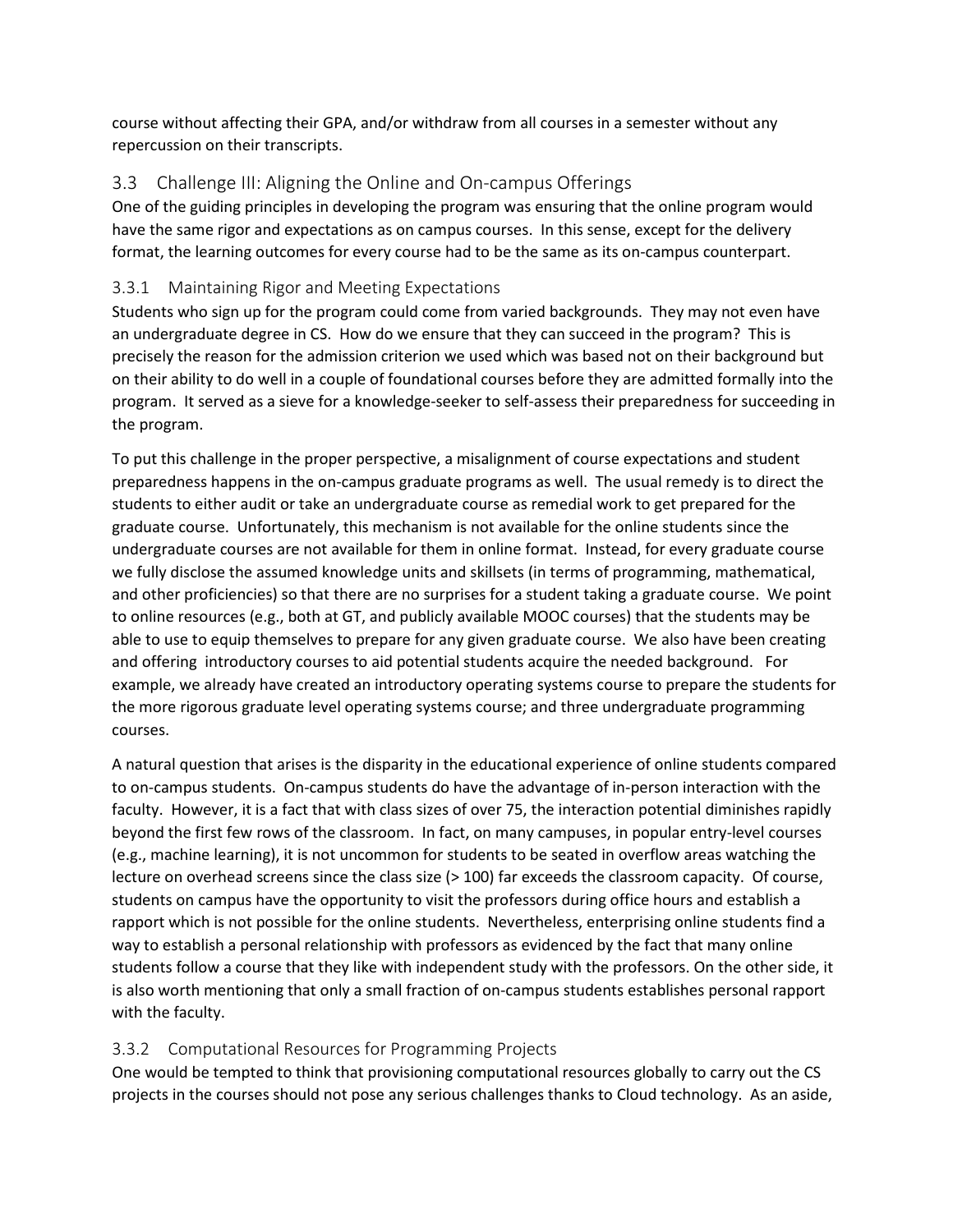even for on-campus courses there is a trend towards relying on the Cloud for meeting the computational needs. However, some courses may have specialized needs. For example, there may be a need to access the bare metal for accurate timing measurements in some programming projects which would not be possible due to the virtualized nature of the Cloud resources. There is no easy solution to this problem since it is not feasible to provide access to bare metal at scale locally in any academic institution. Faculty may have to come up with creative approaches to circumvent such issues while still providing the expected learning experience. As an example, in the advanced operating systems course, the students are expected to implement and perform comparative timing measurements of different synchronization algorithms on parallel machines. The solution was to use the Cloud resources for the students to implement and validate the functional correctness of their algorithms. The instructor provides students with comparative timing measurements of the algorithms on a real parallel machine (implemented by the teaching team), and the students are asked to explain the results.

More generally, moving programming assignments to the Cloud requires some initial investment of time for the faculty and the teaching assistants, as well as a learning curve to surmount to adapt to the Cloud. Besides, there are multiple Cloud providers and there may be preference for one over the other for each individual faculty. Each institution has a different approach to this issue, but it is now bubbling up at the national level as evidenced by the recent roundtable discussion organized by the CRA [\[5\]](#page-15-4).

### 3.3.3 Calendar Alignment

It is also conceivable that a faculty member would be concurrently teaching the two versions of the course during the same semester. Cross fertilization of student experience across these two simultaneous offerings is another enabler to maintain the rigor and expectations. From this perspective, and from the point of academic logistics, we decided that the online courses (start and end) would be aligned with the semester schedule of GT. Further, such an alignment with the campus calendar would make it easier for faculty to plan their lives for both the students and the teaching team (both faculty and TAs).

# 3.3.4 Transfer Credits

Evaluating courses taken elsewhere for transfer of credits is not new for any academic program. In the normal scheme of things, a faculty member with domain expertise would be requested to weigh in on such matters. However, the expected scale of the program could swamp the system if it is not clearly laid out right at the outset. The concern was ensuring that faculty do not get over-burdened with such requests. The solution was to increase the professional technical staff in the administration to deal with the potential increase in this load in a manner that is consistent with the practice already in place for dealing with such requests resulting in minimal addition burden on the faculty.

#### 3.3.5 Moving Between Online and On-campus

Knowledge seekers come in all flavors. Even for those who join an on-campus program, some may not be able to continue the pursuit of the program for a variety of reasons – economic conditions, family situations, etc. By the same token, a student who signs up for the online program may want to move on campus perhaps just to experience campus life. The committee took it upon itself to clearly identify such non-standard pathways for maximum flexibility while adhering to realities such as classroom capacities on campus. The process for switching is quite simple. A student in the online program fills out an online form desiring to switch campuses well in advance of the semester start date and apprises their academic advisor. The approval usually takes a couple of months, and takes into consideration some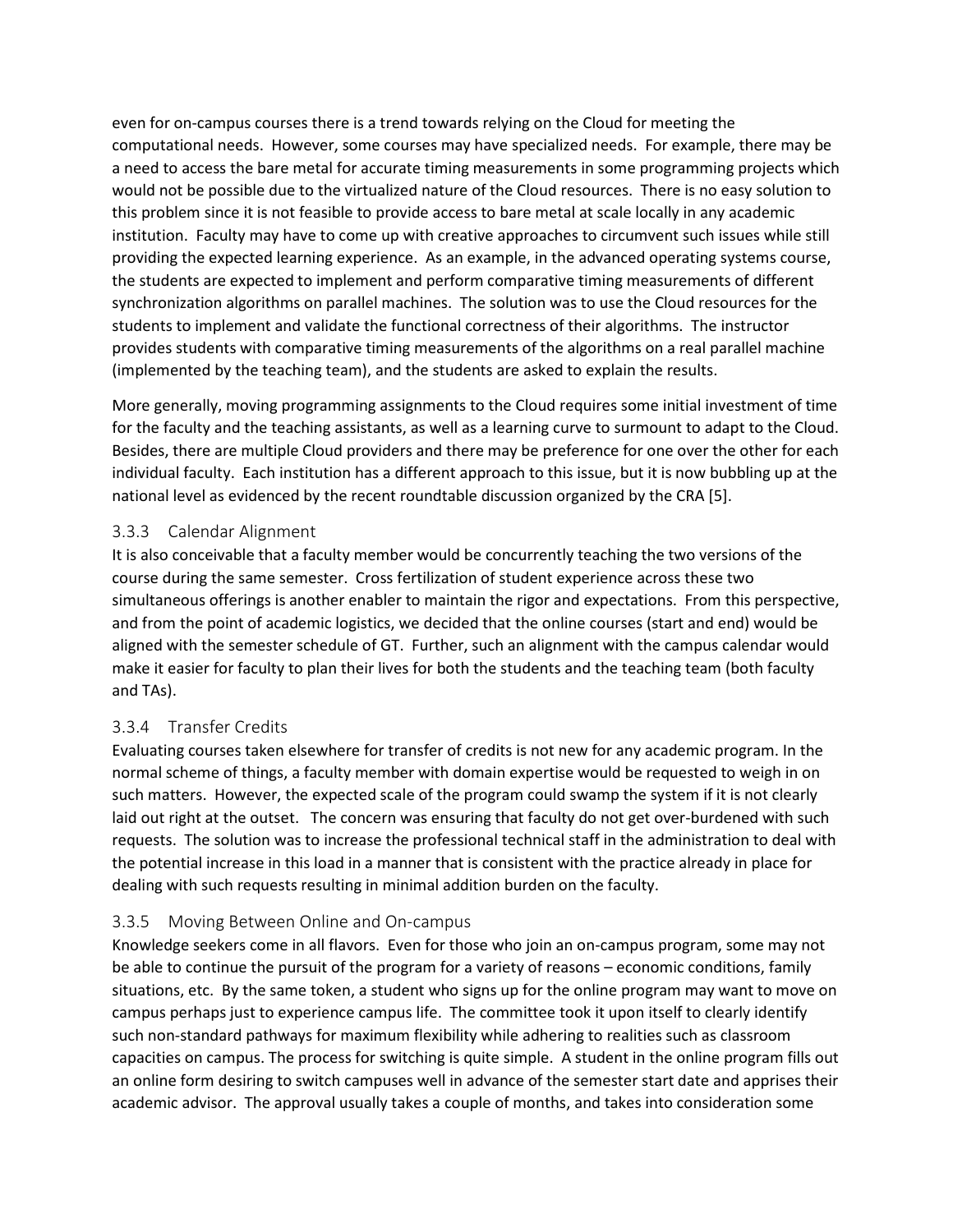logistical parameters (e.g., impact on on-campus class sizes, academic progress of the applicant, etc.). It is uncommon to have requests turned down but does happen. The movement in the other direction is similar. To date, the traffic in either direction has been minimal. Between Summer 2018 to Fall 2021, around 150 students have moved from OMS to on-campus; and around 40 have moved from on-campus to OMS.

<span id="page-7-0"></span>3.4 Challenge IV: Creating an Affordable Yet Self-sustaining Online Program We wished to create an affordable higher education program at scale using MOOC technology at a fraction of the cost of quality on campus programs. We knew we could do it in the steady state. But how do we finance it in the short run? Being a public university, GT has fiscal constraints. In parallel with the deliberations of the faculty committee to iron out the details, the College administration worked to create the financial base for bootstrapping the program. Specifically, AT&T came on board to provide a generous initial gift of \$2M to produce the courses and the launch of the program pending approval by the faculty. Our estimates were that we needed to scale up to 1000 students in the program to break even at an affordable tuition of under \$7000 per student to complete the degree requirements. We were optimistic that we will get there in a couple of years, but we wanted to start small initially to make sure there are no rookie mistakes. AT&T followed the initial gift with an additional \$2M gift during the ramp-up period until the revenue from the program could start covering the costs.

This begs the question, could GT have pulled this off without the timely gift from AT&T? The answer is a qualified yes. Producing each course is like a mini movie production and the initial estimate of the cost of producing each course with Udacity was \$300K, which included the one-time compensation of \$30K for the faculty. Depending entirely on GT to finance this effort, while within the realm of possibilities, would at best have been a slow start. Besides, it could have also given a stronger voice to the naysayers in the faculty. Also, it may have been much harder to justify the significant cost reduction for a student in the OMS program compared to the on-campus program.

The key to fund-raising for such an effort is to pitch it as a win-win for all partners. AT&T found the program as a way of offering an opportunity to its own workforce to elevate their skillset if their employees could qualify to get into the program, and it would serve as an indirect retention tool for the company. Udacity had a share in the revenue: initially it was 40%, later it became 35%, and now it is 0% since the program is entirely run from within GT.

To date, we have over 50 courses now produced and offered in the program. The cost for production has come down to \$100K since it is now done internally using the resources of GT's professional education unit instead of through Udacity.

The revenue from the program in AY 20 is \$13M. The revenue sharing is three-ways: GT-central – 55%; CoC – 35%, and GT professional education – 10%.

# <span id="page-7-1"></span>3.5 Challenge V: Exit Strategy

A three-way partnership between GT, AT&T, and Udacity was at the core of the program being envisioned. The program would help transform the lives of knowledge seekers who either could not afford the high-cost of graduate-level higher education and/or afford the disruption in their lives to enter a full-time on-campus program. At the same time, we had a responsibility to ensure that there would be pathways for students who come on board to finish the program if for any reason GT could not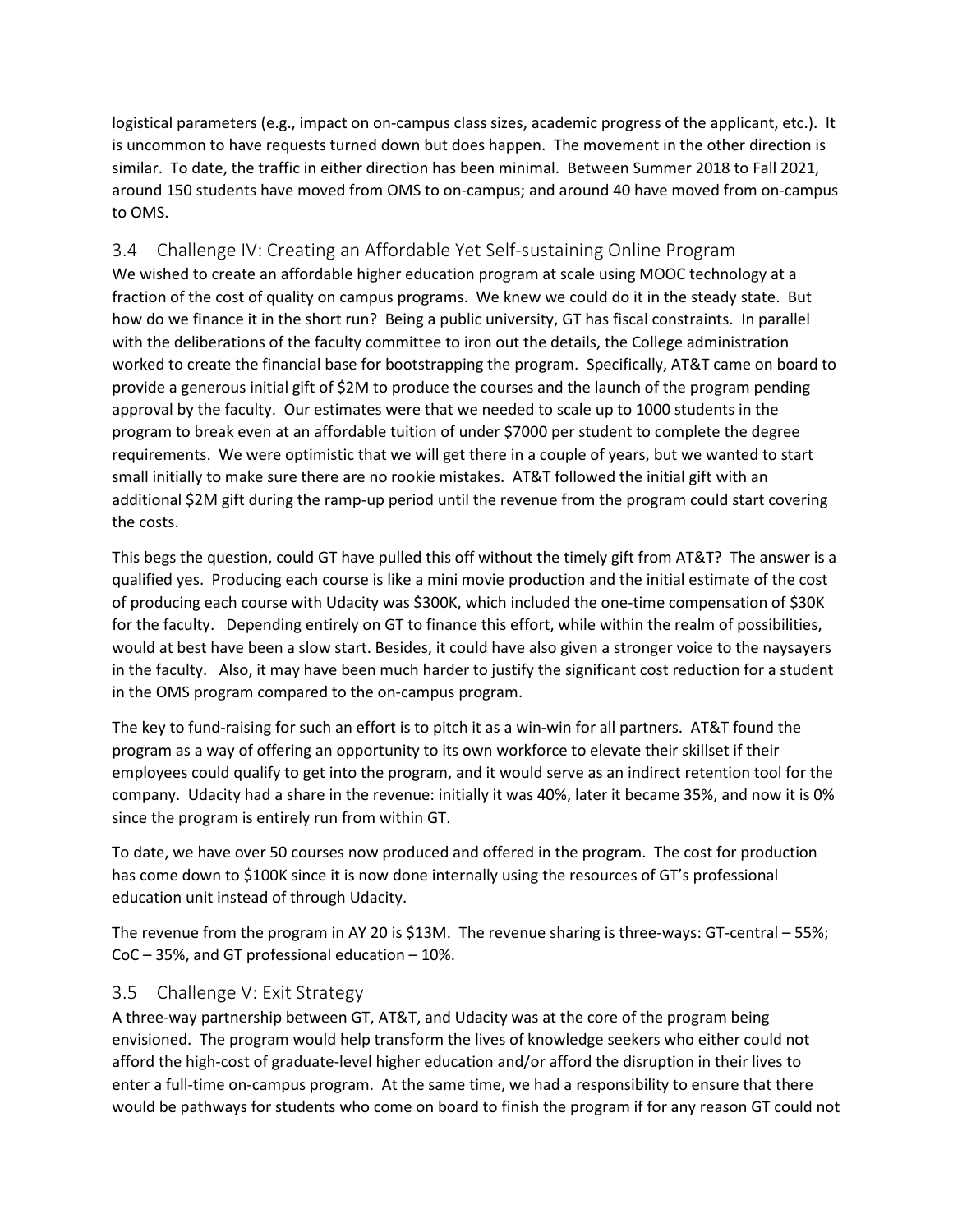continue to offer the MOOC-based program. There have been several instances of academic programs started by western institutions in other countries that folded for a sundry of reasons. Therefore, the committee also worked out the details of exit strategy while ensuring that the students already in the program were not left in the lurch. Succinctly put the exit strategy was a commitment to the current enrollees in the program that they will be able to complete their degree requirements if in case the program offering is scrapped for whatever reason.

## <span id="page-8-0"></span>3.6 Challenge VI: Pipelining Course Production

Once the approvals were in place, the real work started. We had committed ourselves to launch the program in January 2014. So, we had just about 8 months to get a set of courses ready for the launch. This aggressive timeline would have been impossible to meet were we to wait for all the courses needed for students to graduate to be produced before the launch date. Apart from faculty availability, an important bottleneck was the limited recording facility to do the video production in a short amount of time.

The approach we took was to pipeline course production. A small coterie of faculty became pioneers in signing up for creating the video content for the first set of five courses that were used to launch the program in January 2014. Nick Feamster (networking), Charles Isbell & Michael Littman (machine learning), Alex Orso (software engineering), Sebastian Thrun (Robotics), and Kishore Ramachandran (advanced operating system) were the pioneers. In parallel, we got commitments from additional faculty who opted-in to produce courses so that we can keep the course production pipeline busy to have the courses ready for the subsequent semesters. This plan worked out really well.

Udacity was the MOOC platform used for course production. Udacity had a unique pedagogical style for giving the learner the feel of an instructor talking one-on-one with the student, sort of like sitting at a bar and sketching out ideas on a napkin to a friend! What this meant was video production of a course was NOT just using an existing powerpoint deck of slides and recording a talking head going over the videos. It really called for a rethink as to how one was going to make the learner's experience "personal" despite being virtual. This style meant writing the presentation content using one's own handwriting. Since the attention time of a learner is typically less than 10 minutes, one had to spend some time thinking about breaking up an hour-long video into roughly 6 to 10 segments. Also, to break the monotony and to help in assimilating the content, one had to think about quizzes that could be incorporated in between video segments.

Every course was assigned a course developer by Udacity. Though the course developer would be conversant with the technical content of the course, their primary role was to help the course owner develop the course material consistent with Udacity's pedagogical style. The time commitment to produce the course was non-trivial. For e.g., to produce a one hour of video recording it took on an average 8 hours of work (including the actual recording time). The pioneers who signed up to create the first set of courses for launch would tell you that they grossly under-estimated the amount of effort that video production of the course material entailed. The initial experience of the pioneers helped streamline subsequent course production in later semesters. For e.g., personalized fonts matching the writing style of each course owner was developed so that they could type the content rather than having to handwrite them as the pioneers did for the first set of courses!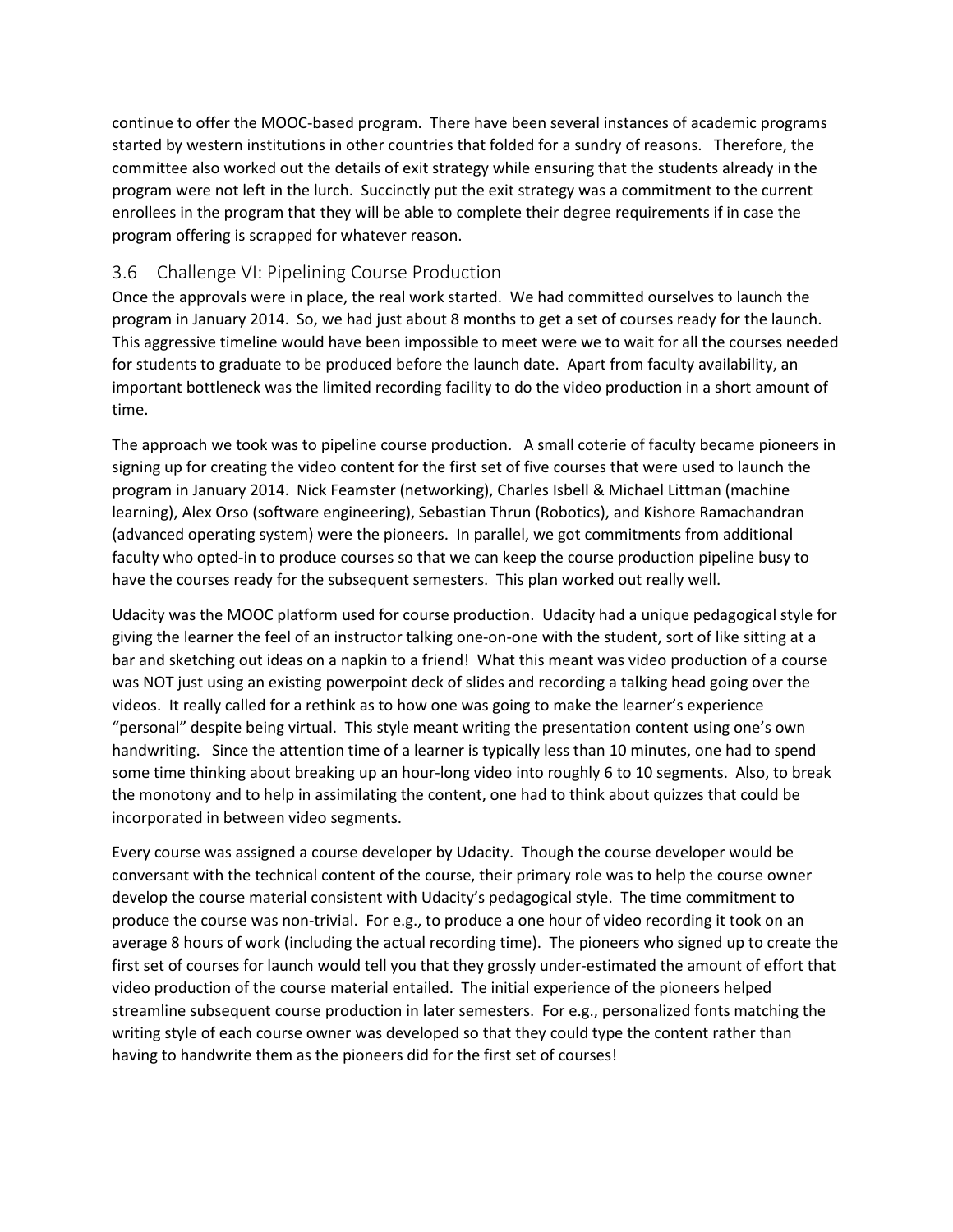# <span id="page-9-0"></span>4 How Does a Typical Course Run in the OMSCS Program?

As an exemplar of how a course is run, let us review CS 6210, an advanced operating systems course taught by the first author. The content of the course is entirely drawn from a set of seminal papers. Apart from the fact that there are no live lectures, the expectations of the students in terms of the assessment units that determine their performance in the course are the same as in the on campus offering of the same course. The students are given a week-by-week schedule of lectures they should watch. There is a weekly one-hour live video hangout wherein the professor engages with the students. The purpose of the hangout is to review the material that the students should have learned from watching the previous week's videos<sup>[3](#page-9-1)</sup>, and answer student questions. The students have forums for discussion of the course material, projects, homeworks, and exams. The video hangout helps to address some of the lingering questions in the online forums through direct live interaction of the professor with the students. Since students may be from different parts of the world, not all of them may be able to tune in to the live hangouts. The hangouts are recorded and made available for all the students. This course has four hefty programming projects. The projects are made available to the students using a learning management system (LMS)<sup>[4](#page-9-2)</sup>, and the students turn in their projects using the LMS. In addition to the weekly hangout with the professor, the TAs assigned to the course hold office hours to answer student questions regarding the programming projects. Timed tests are conducted using proctortrack. A student taking the test must have a webcam on their computer. Proctortrack takes over control of the computer for the duration of the test. The student starts by showing their id for credentialing. Further, they show the surrounding area where they are taking the test. The only action that the student should perform for the duration of the test is type the answers to the questions displayed on their screen by proctortrack (of course navigating the test back and forth during the session). Proctortrack records the video and audio tracks of the student taking the test. Its postmortem analysis flags places in the video that an instructor/TA may have to check for any potential infractions. From our experience, the number of severe warnings is quite small. For example, in a 120-minute test taken by 100 students, we would typically observe cumulatively for the entire class less than 10 severe warnings (e.g., student switching tabs during the test, opening another window, etc.). Most of these warnings usually turn out to be benign and quickly resolved by the TAs. The number of false positives and false negatives generated by the system is also quite small. Anecdotally, some students have privacy concerns as to how the collected data during proctoring may be used. We assuage student anxiety to some extent via the clearly stated policies of the proctoring company we use. Nevertheless, some students take steps on their own to minimize risk, e.g., using a non-personal laptop to take the test, and uninstalling the proctoring software after the test.

Using this course as a sample, it is interesting to compare the performance of the students who were in the on-campus and online version of the same course in Fall 2020. It should be re-iterated that the course content and the graded items are the same for both the offerings.

<span id="page-9-1"></span><sup>&</sup>lt;sup>3</sup> Not unlike the way courses are taught in an on-campus setting, it is the responsibility of the course owner to periodically update the content, i.e., the recorded videos. Machinery exists in the system to enable such periodic updates. To date, there have been mostly course-owner driven updates with the exception of complete re-do in two courses where the course ownership changed.

<span id="page-9-2"></span><sup>4</sup> Canvas is the LMS that is currently used for the OMSCS program.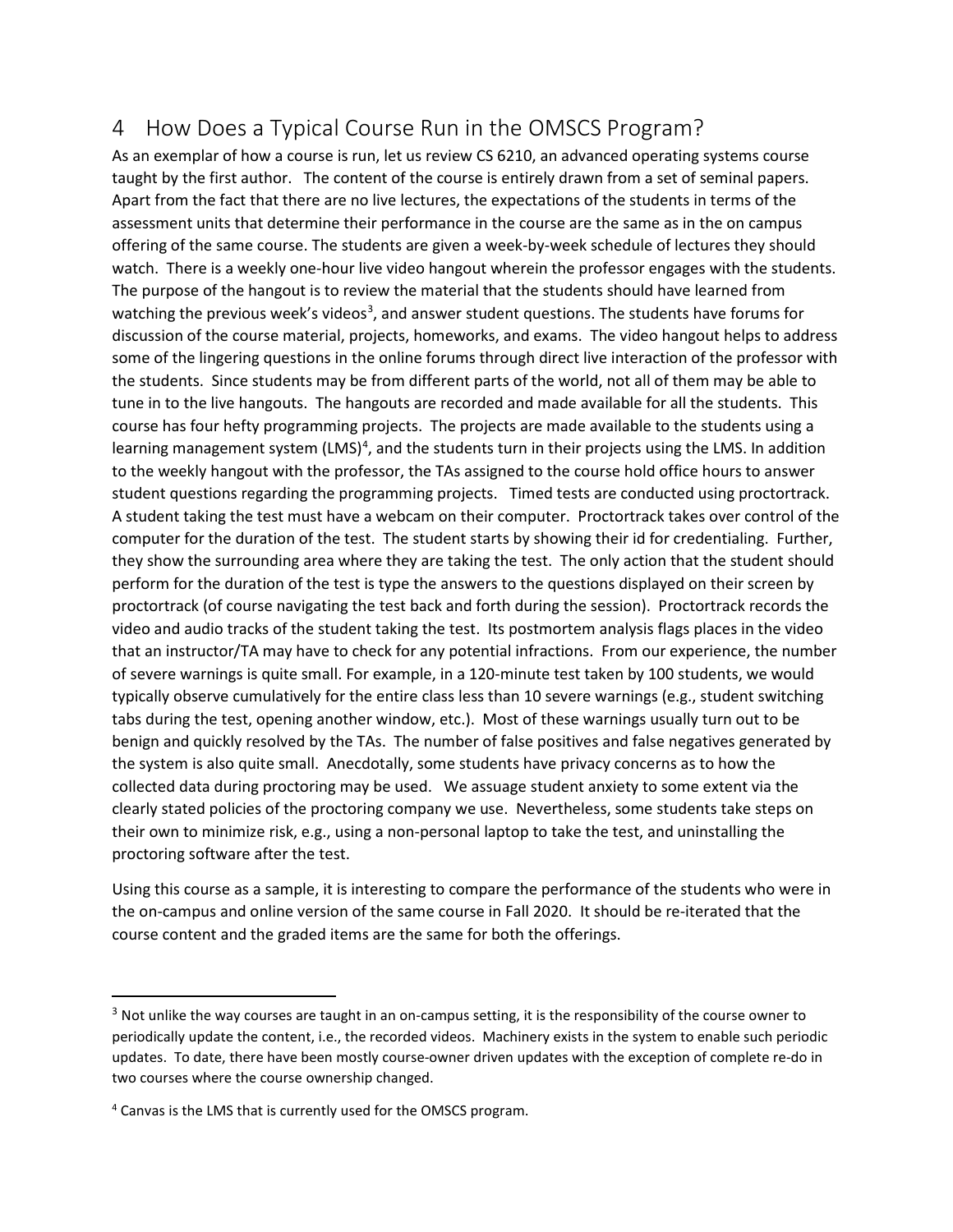<span id="page-10-0"></span>*Table 1: Comparison of an exemplar course offered on-campus and online*

| Program   | Total      | A's       | B's      | C's   | D's   | F's   |
|-----------|------------|-----------|----------|-------|-------|-------|
|           | enrollment |           |          |       |       |       |
| On campus | 57         | 40 (70%)  | 10 (18%) | 3(5%) | 3(5%) | 1(2%) |
| Online    | 160        | 130 (81%) | 19 (12%) | 6(4%) | 1(1%) | 4(2%) |

In Fall 2020, due to COVID-19, the "on campus" offering was also online! The only difference is that the on-campus students had the advantage of live synchronous streaming of the lectures[. Table 1](#page-10-0) shows the distribution of grades for the two offerings. Pre-pandemic, the on-campus offering resulted in a higher percentage of A's (e.g., 77% in Fall 2018). Though it is just a sample, it perhaps goes to show that online students were more prepared for remote learning than the on-campus students during the pandemic.

We used a separate public forum (Piazza) for each of the online and on-campus offerings of the course. The instructions to both set of students was exactly the same. Use the public forum for discussing any conceptual or project related questions, and collaborative peer-learning. In general, the online students tend to be more sharing and collaborative perhaps due to demographics (median age of OMS students tend to be around 30) and the fact that public forum is the only vehicle available to them for interacting with their fellow students.

# 5 A Lookback at the Program Since its Launch

We announced the launch of the program in the summer of 2013 to invite applicants to the program. OMSCS was launched in the Spring of 2014 with an initial enrollment of 380 students. Even though MOOC courses got their name due to the possibility of educating vast number of learners at once, we intentionally kept the numbers small initially for all the right reasons (logistics of admission, credentialing, size of teaching teams, testing the mechanisms we put in place for ensuring the integrity of the program, etc.). Our intent was to start slow, fix any kinks in the system, and ramp up in the subsequent semesters. The launch garnered considerable media attention due to its revolutionary nature for offering higher education at a fraction of the cost of on campus education; plus, its subliminal goal of making it possible for knowledge seekers to retool themselves without having to uproot their lives. We had butterflies in our stomachs after the launch since so many things could potentially go wrong to sully our reputation. But thanks to the untiring efforts of the faculty to dot the "i's" and cross the "t's" before the launch, there were only tiny hiccups. Such hiccups included not knowing the scalability of some public utility software for document sharing which were used for team formation in group projects. We were pleasantly surprised that there were no catastrophic events to torpedo the program. Still the first few semesters were tense despite the support we received from our peers nationally and internationally for launching such a bold new program.

In December 2015 (after just 6 semesters including the summers since launch), we had the first commencement for the OMSCS program. We were astonished to see about 18 students, most of them with full time jobs and families, had completed the requirements of the program in such a short time despite the pulls and pressures that they all had in their respective lives. It was such an emotional scene to see this first batch of graduates who could not have even dreamed of acquiring a higher education due to their respective circumstances but for the OMSCS program.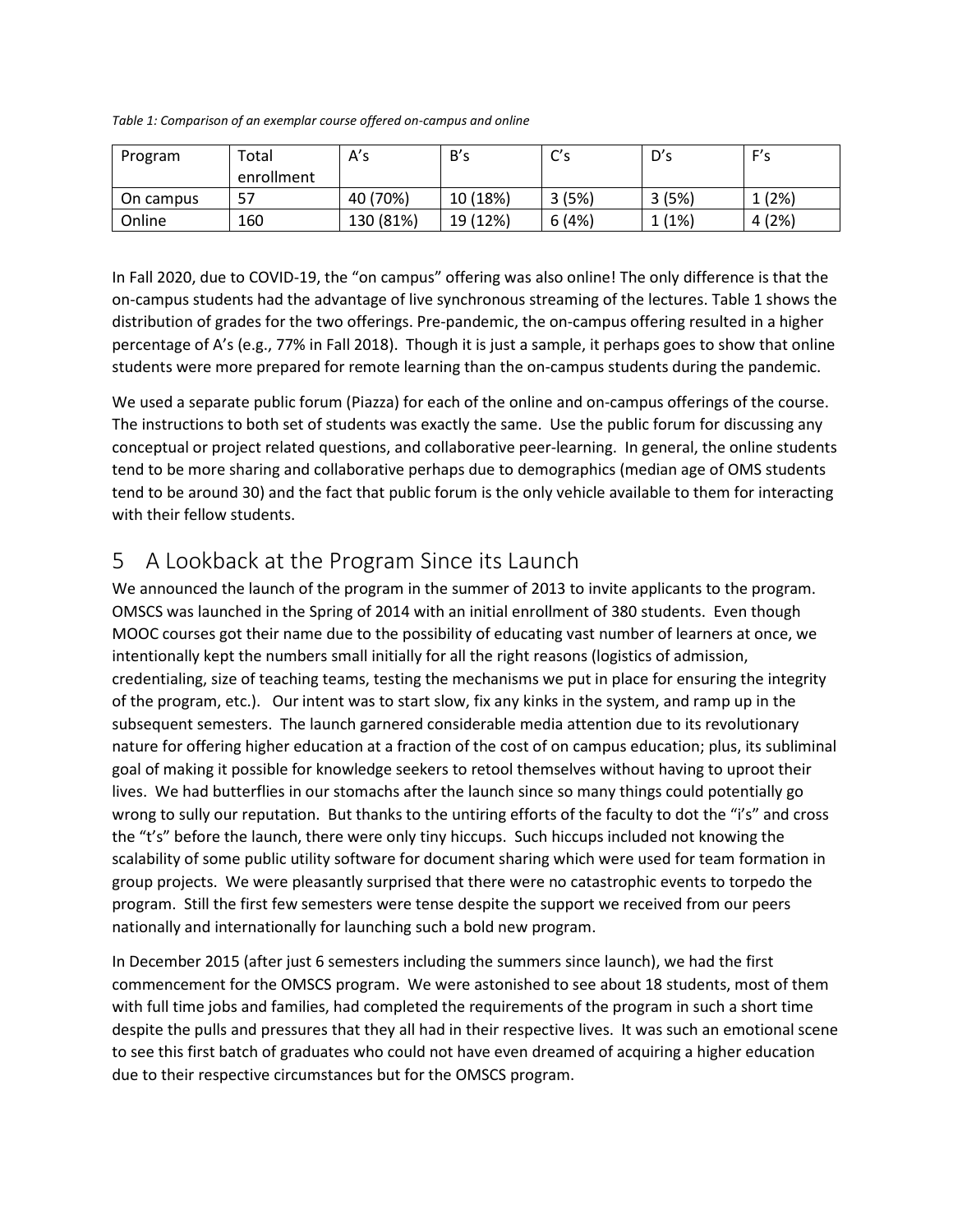As of this writing, the official enrollment figure has grown to 11,085 in Spring 2021; and 4,640 students have graduated (not including Spring 21 graduates) from the OMSCS program.

[Table 2](#page-11-0) gives the demographic breakdown of the student enrollment in the program. The demographic shift is interesting to note. In the first intake of students in 2014, 66% of the 380 students were White Caucasian; 23% Asian; and 11% were non-white (Black, Hispanic, etc.). In Spring 2021, with an enrollment of 11,085, White Caucasian account for only 37%; 50% Asian; and 13% non-white. It is a welcome trend to see that the number of women enrolled in the program has grown from 9% initially to 20% in Spring 2021. For comparison, in Spring 2021, the number of women enrolled in the on-campus MS program in CS at GT is 24%. The higher percentage of women in the on-campus program could be attributed to the fact that most of them international primarily from India, China, and South Korea. On the other hand, most of the women in the online program are domestic students. It is well-known that participation of women in STEM programs, especially in CS, is a major problem in the U.S., and there are concerted efforts (e.g., broadening participation in computing by the National Science Foundation) to address this problem. The international enrollment in the program has gone up from 15% initially to 45% in Spring 2021.

[Table 3](#page-11-1) gives the demographic information for the students who have graduated from the program to date. The cumulative number for women graduates has grown to 15% from a very small number in the first batch. The cumulative number for Non-White graduates is at 12% (excluding international students), which would be mostly comprised of ethnic minorities (Blacks and Hispanics). This number is not that different for the on-campus graduate program in CS at GT or elsewhere in the U.S.

| Year                      | Number          | Median | Demographics |     |     |          | Demographics |                 |       |
|---------------------------|-----------------|--------|--------------|-----|-----|----------|--------------|-----------------|-------|
|                           | οf              | Age    |              |     |     |          |              |                 |       |
|                           | <b>Students</b> |        | Women        | Men | US  | Intern'l |              | White Non-White | Asian |
| Spring 2014               | 380             | 33     | 9%           | 91% | 85% | 15%      | 66%          | 11%             | 23%   |
| Spring 2021               | 11085           | 29     | 20%          | 80% | 55% | 45%      | 36%          | 14%             | 50%   |
| Cumulative<br>$(2014-21)$ | 23839           | 28     | 18%          | 82% | 68% | 32%      | 40%          | 15%             | 45%   |

<span id="page-11-0"></span>*Table 2: Demographics of OMS Enrollment*

#### <span id="page-11-1"></span>*Table 3: Demographics of OMS graduates*

| Year                                     | Number<br>оf       | Demographics   |                 |     | Demographics |       |           |       |
|------------------------------------------|--------------------|----------------|-----------------|-----|--------------|-------|-----------|-------|
|                                          | <b>Students</b>    | Women          | Men             | US. | Intern'l     | White | Non-white | Asian |
| Fall 2015 (First batch)                  | 18                 | Less<br>than 5 | More<br>than 13 | 65% | 35%          | 45%   | 0%        | 55%   |
| Cumulative (Up to<br><b>Spring 2021)</b> | 4,640 <sup>5</sup> | 15%            | 85%             | 70% | 30%          | 47%   | 12%       | 41%   |

<span id="page-11-2"></span><sup>5</sup> In the just concluded Spring 2021 semester, an additional 673 students have graduated. We will include the demographic data including these new graduates in the final version of the paper.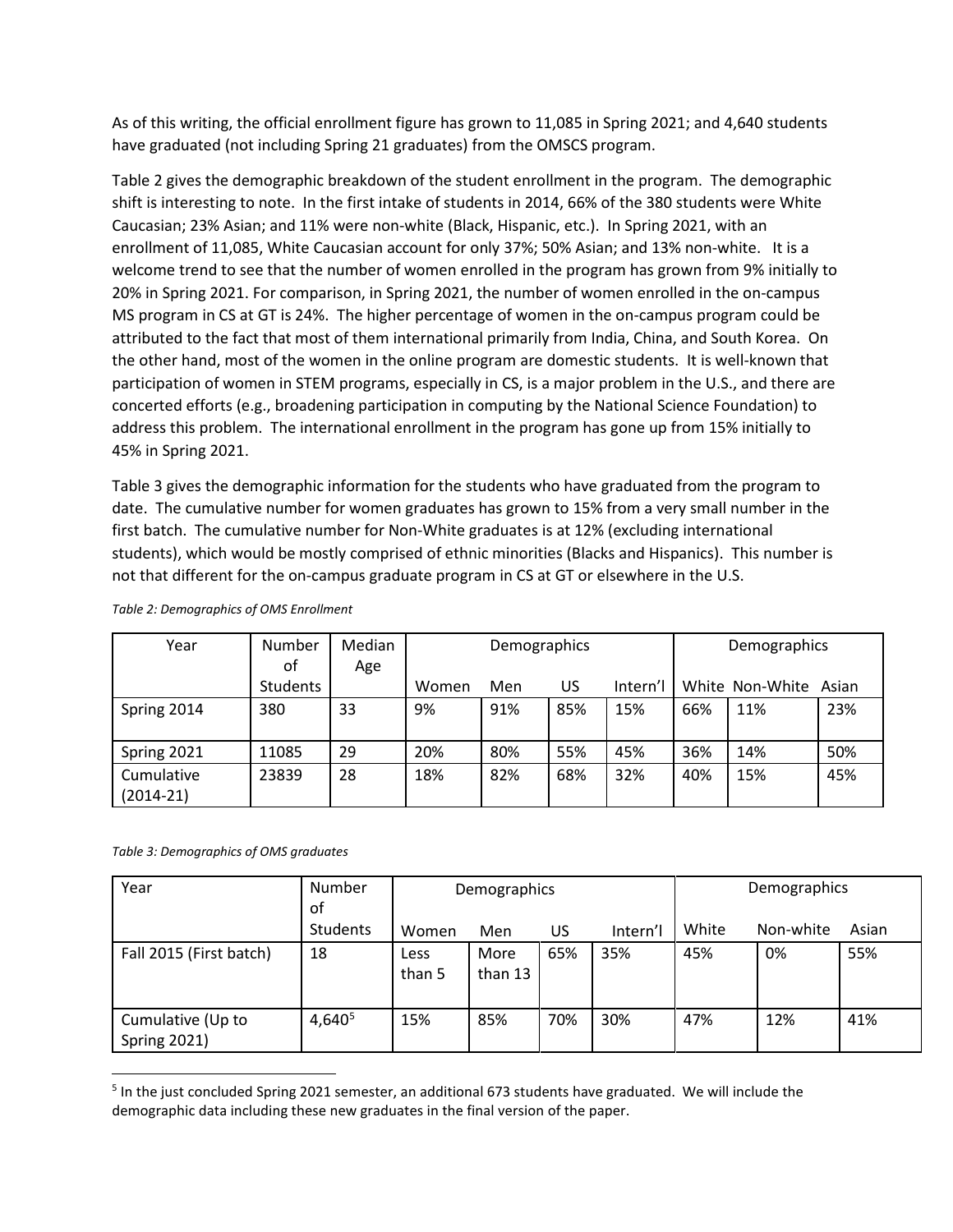# 5.1 Prospects after OMSCS Degree

The diploma awarded to an OMSCS graduate is the same as that for on-campus graduates. Therefore, from an employer's point of view they cannot distinguish between on-campus and online graduates. A survey of the OMSCS graduates conducted in Spring 2021 (351 students participated) revealed some interesting statistics:

- 96% said it was worth the investment
- 95% said would recommend it to others
- 81% said it helped their careers
- 48% said it helped them secure a higher salary
- 36% have joined a new workplace since completing OMSCS
- 25% have been promoted since completing OMSCS
- 6% have started teaching CS at either the high school or college level
- 5% have transitioned into the tech sector from outside of it

#### 5.1.1 Unplanned Consequences

One of the most significant unplanned consequence is the boost in self-esteem and confidence that the OMSCS program has provided to the students, which are mostly anecdotal evidence gathered from personal stories at commencement and/or public forums (such as reddit). For e.g., so many students say they never dreamed that they will ever be able to get an advanced degree from an institution of higher learning such as GT. Some openly admit that given their credentials they did not think that they even had a chance to enter the program at the time they applied for admission. Because of our admission criterion basing on what they can do *now* as opposed to that they did not accomplish in the *past* is such a shot in the arm for bolstering their confidence and self-esteem. To be absolutely honest, pragmatics decided our admission criterion but it is so heartening to see this unplanned consequence of our decision.

A second unplanned consequence is the mentoring that the OMSCS alums and seniors give freely and caringly to the new entrants. This service lifts a huge advising and counseling burden on the OMSCS workforce allowing them to focus on ways to improve the program and scale up to larger numbers.

A third unplanned consequence is the eagerness of the OMSCS alums and seniors to "give back" to the program. Many signup willingly to be TAs for the courses they enjoyed sometimes even without any compensation. For the scale of the program that exists currently and expected to grow to, it would wellnigh be impossible to offer the courses depending purely on on-campus TA help.

# 5.2 Impact on On-campus MS Program

There were some well-grounded faculty trepidations that OMSCS could put a big dent in the on-campus MS program. Fortunately, this did not happen for a few of reasons. For one, on campus program offered opportunities for personal interaction for students with faculty. This opportunity was crucial for placement of students in internships and such; entry level graduate students (especially from abroad) recognized this value proposition. Further, the OMSCS program vastly increased the pool of TAs needed which meant that most MS students got financial support. Lastly, a significant fraction of the entry level graduate students wanted to test their own passion for doctoral studies by first enrolling in the on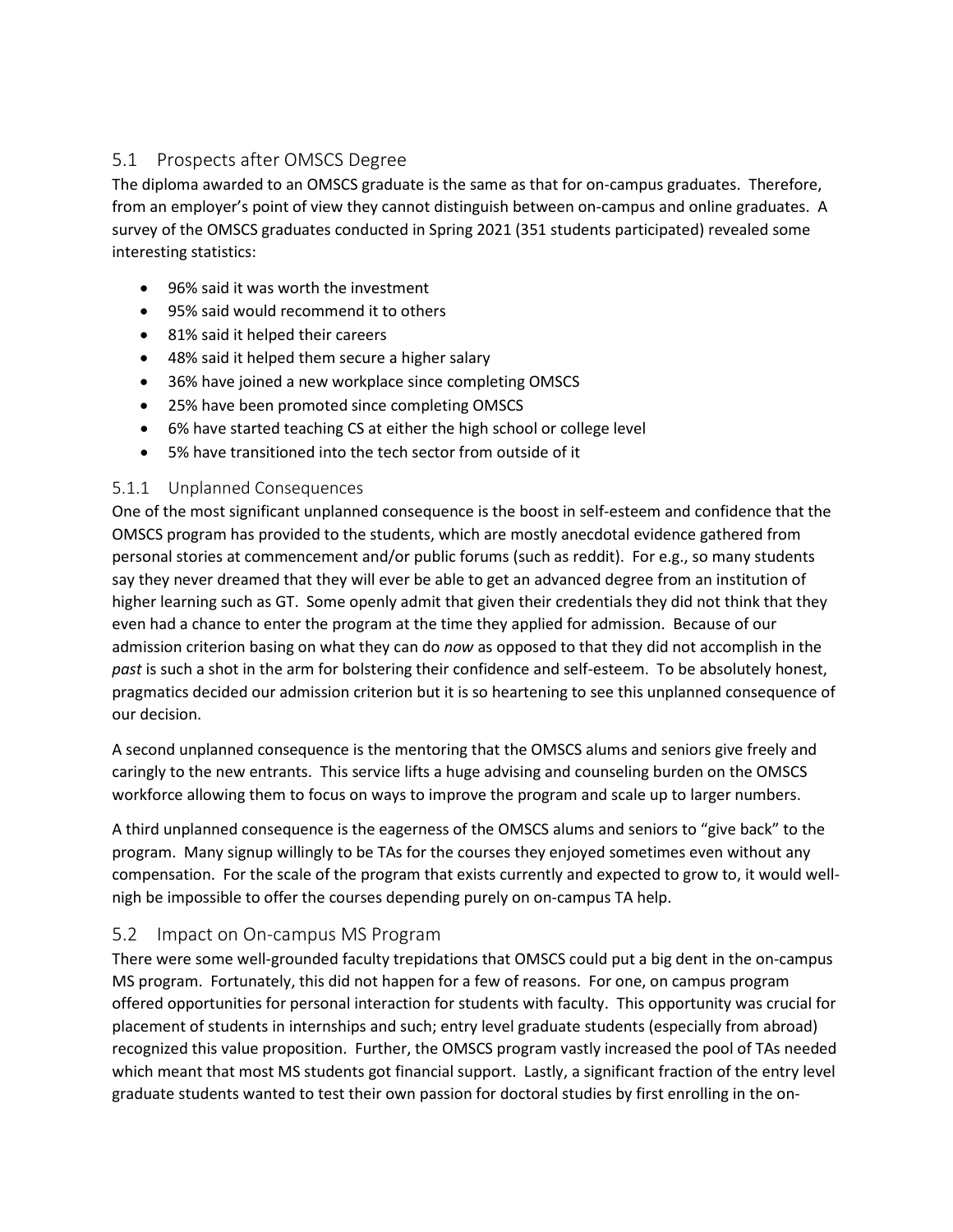campus MS program. In addition, many international students take the on-campus program so they can get an entry visa to the US. It is interesting that for these reasons, the on-campus enrollment has held steady (and not grown significantly mostly due to our capacity limits).

# 5.3 OMS CS Program Logistics

Typically, OMS students sign up for 1 or 2 courses every semester. The average is 1.3 courses per student. Enrollment attrition does happen in individual courses every semester. There could be several reasons, the most likely one being that the student does not have the right background for the course. Additional reasons include family and work circumstances. An interesting evolution in this regard is how much new entrants to the program listen to the advice of their seniors! The advanced operating systems course that the first author of this article teaches is a case in point. Despite abundant information available to the students on the required background to sign up for this course, the attrition rate used to be as high as 50% in the first couple of years of launching the program. However, this number has settled down now to a more predictable 10%-20% range in recent times (which is not very different from the on-campus enrollment attrition seen for the same course). The primary reason is the wisdom imparted by those who successfully completed the course to the aspiring new students. Note that a student who drops a course in one semester often comes back to take the same course the next semester. The average attrition rate per course for the entire program is around 6%.

Admission into the OMSCS program was trickier than we had originally envisioned. The original technique of allowing students to take two foundational graduate courses as non-degree seeking students to prove they belonged in the OMSCS program seemed like a good strategy initially. However, as we scaled up, this technique proved logistically more daunting. We have kept the spirit of the original technique but modified the process slightly. Now ALL students who meet the minimum criteria for admission<sup>[6](#page-13-0)</sup> are admitted "conditionally". Within the first year, they must complete the two foundational graduate courses and get B or better in them to be accepted into the program formally.

The retention rate for the program from its inception is 65%, i.e., this is the percentage of students who have either graduated or are still in the program. The 35% who do not make it to the finish line includes those that did not meet the admission requirement of successfully completing two foundational courses to prove that they can succeed in the program.

Overall, attrition in the program happens for one of three reasons: (a) The student fails to meet the admission requirement to move from a conditional accept to a full accept. (b) The student underestimated the rigor and commitment expected for succeeding in the program. (c) The student is just a knowledge seeker wanting to hone their skills in some specialty area (e.g., machine learning), and acquiring a degree is not an end goal.

A small number of students get the "PhD bug"; to date, over 50 OMSCS students have entered the CS PhD program, some at GT and others elsewhere.

# 5.3.1 TA Support, Counseling, and Transfer Credits

Finding adequate TA support for the courses is a challenge. We need roughly 400 TAs every semester. There are four pools of students we draw from to meet this demand, namely, alums of the OMS program, current students in the OMS program, on-campus MS, and on-campus PhD students. For e.g.,

<span id="page-13-0"></span><sup>6</sup> http://omscs.gatech.edu/program-info/admission-criteria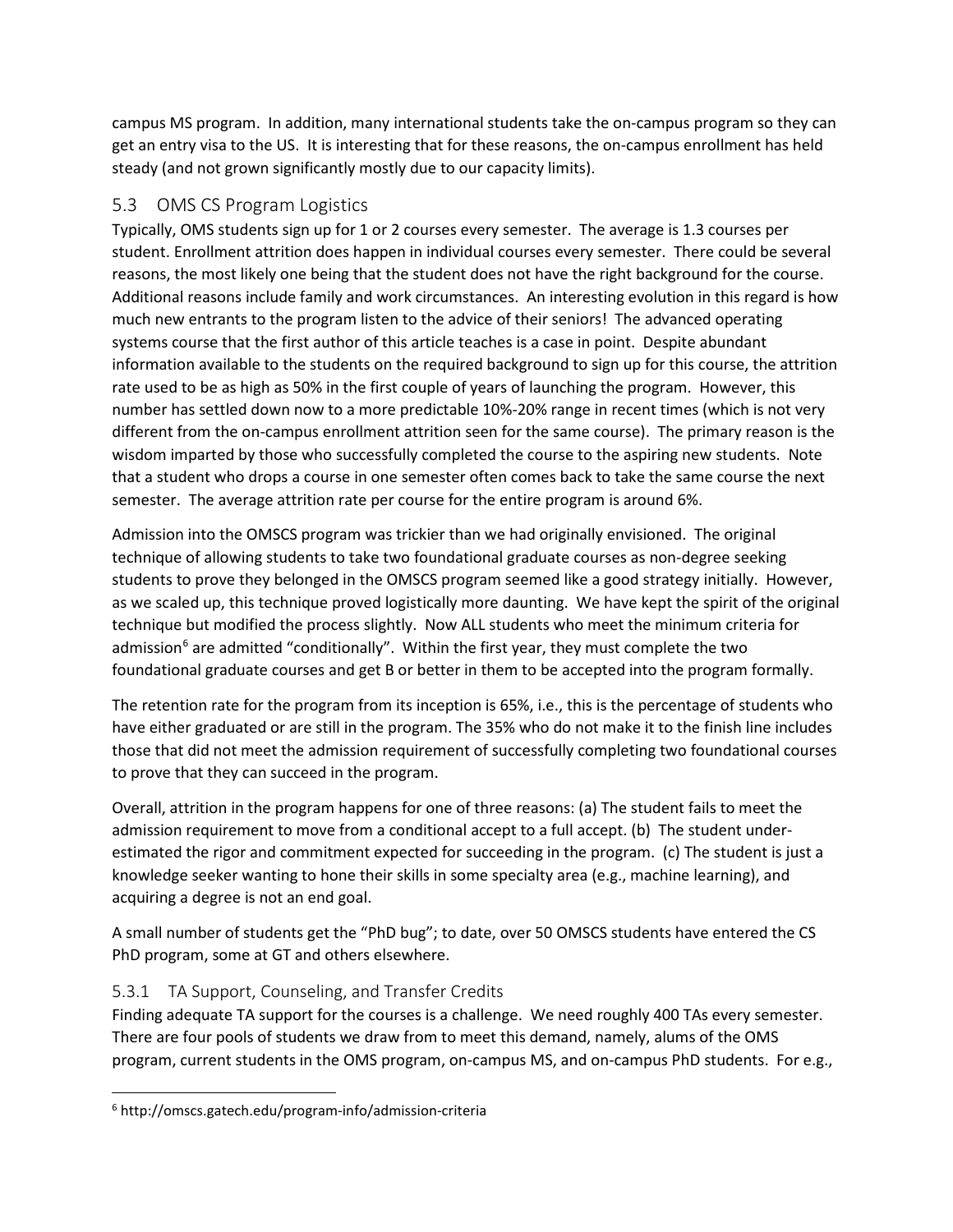in Spring 21, we had the following distribution of TAs: OMSCS alums – 165 (43%); current OMSCS students  $-102$  (26%); on-campus MS students  $-69$  (18%); and on-campus PhD students  $-50$  (13%).

On campus courses typically are staffed with a student to TA ratio of 30:1. Project intensive advanced courses with moderate enrollments (less than 200) tend to have a ratio close to the on-campus courses. For large enrollment OMS courses (e.g., machine learning with enrollment > 1000), we use a 50:1 ratio. The TAs are arranged hierarchically to ensure that there is equitable division of labor and everyone is doing their fair share.

We have professional staff as part of the operation of the OMS program who help with the logistics of academic counseling and transfer credit requests. This organizational structure ensures that the faculty do not see any workload increase beyond what they voluntarily sign up for to teach in the program for extra compensation.

# 6 Implications of the Program for the Future of Higher Education

We are in the middle of dealing with COVID-19. In Spring 2020, academic institutions across the entire world were scrambling to figure out how to continue with the academic programs without physical presence on campus. Faculty who had been teaching OMSCS courses were a great resource to fellow faculty both within GT and beyond in helping with ideas for transitioning to the remote learning format.

Most if not all OMSCS courses publish a schedule of video lectures that the students are expected to watch and assimilate on a weekly basis, discussing amongst themselves using online forums such as Piazza. A lot more peer learning happens with the OMSCS format than what we have observed with oncampus courses. Besides, many students bring a lot of "street knowledge" owing to their years of professional experience, which is often valuable even for the teaching team! Most if not all instructors have weekly "video hangout" for their courses, which gives face time opportunity for students with the instructors. Watching the videos the previous week prepares the students to ask insightful clarifying questions during the hangouts. *Flipping the classroom* for on-campus classes has not always met with as much success as one might expect due to the many pulls on the time for on-campus students. Due to the nature of the program, OMSCS program offers greater opportunity for the success of the flipped classroom model, and recognition by the students that this is the only opportunity that they have for live interaction with the faculty. Of course, due to the geo-distribution of the students in the program not all students may be able to attend the hangouts. Yet, posting questions ahead of time by the students and posting the recording of the hangouts for those who missed it, the space-time issues can be mitigated.

The OMSCS experience and the need to deal with remote instruction for even on campus courses due to COVID-19 have given us food for thought on the pedagogy of higher education. Educators all around are discovering novel and interesting ways to impart learning. Even when life returns to normal after COVID-19, there certainly will be changes in the way we teach students. One concrete example, is a technique for facilitating peer learning. To reduce student anxiety in taking timed tests online, the first author of this article invented a new method. The test questions are released to the entire class well ahead of time allowing students to discuss the questions and solutions thereof using messaging forums. Each student has to take a "timed closed everything test" at a time that suits their schedule (within a test-taking window spanning two days). The test is proctored using the same online proctoring system